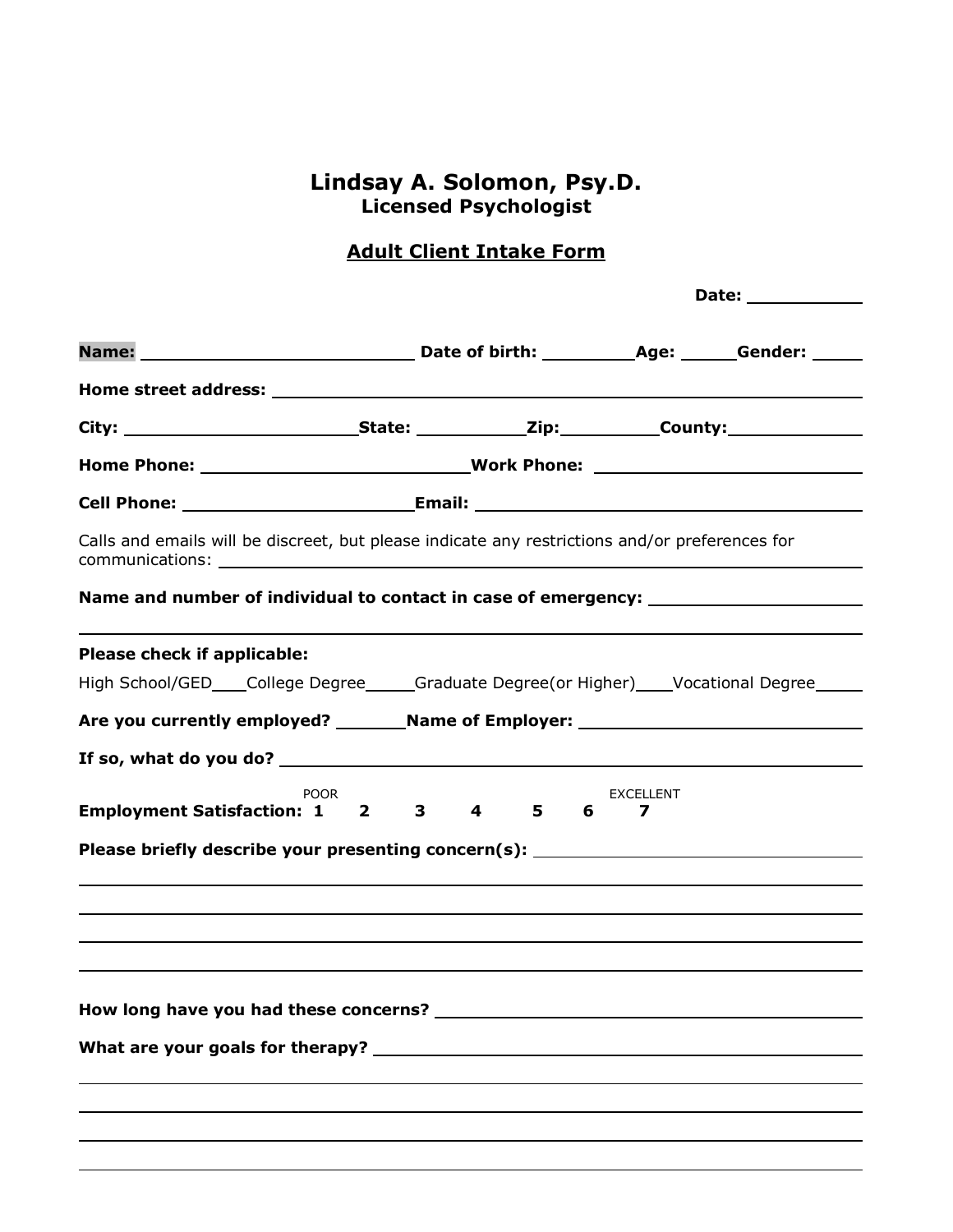Lindsay A. Solomon, Psy.D. Page 2 of 5

| How long do you expect to be in therapy in order to accomplish these goals? ___________ |        |         |                                                                                                                                                 |  |  |
|-----------------------------------------------------------------------------------------|--------|---------|-------------------------------------------------------------------------------------------------------------------------------------------------|--|--|
|                                                                                         |        |         | How did you hear about my psychotherapy practice? ______________________________                                                                |  |  |
| <b>Medical Information</b>                                                              |        |         |                                                                                                                                                 |  |  |
|                                                                                         |        |         | Please explain any significant medical problems, symptoms, or illnesses): ____________                                                          |  |  |
|                                                                                         |        |         |                                                                                                                                                 |  |  |
| How many hours of sleep do you get per night?                                           |        |         |                                                                                                                                                 |  |  |
|                                                                                         |        |         |                                                                                                                                                 |  |  |
| Do you frequently wake up in the middle of the night? $\Box$ Yes $\Box$ No              |        |         |                                                                                                                                                 |  |  |
|                                                                                         |        |         |                                                                                                                                                 |  |  |
|                                                                                         |        |         | Do you have frequent nightmares? UYes UNo If yes, how often?                                                                                    |  |  |
| <b>Current Medications</b><br>Name of Medication                                        | Dosage | Purpose | Name of Prescribing Doctor                                                                                                                      |  |  |
|                                                                                         |        |         |                                                                                                                                                 |  |  |
|                                                                                         |        |         |                                                                                                                                                 |  |  |
|                                                                                         |        |         |                                                                                                                                                 |  |  |
|                                                                                         |        |         |                                                                                                                                                 |  |  |
|                                                                                         |        |         | Do you smoke or use tobacco? UYes UNo If yes, how often? _______________________                                                                |  |  |
|                                                                                         |        |         | Do you consume caffeine? $QY$ es $QN$ o If yes, how often? $QY$                                                                                 |  |  |
| Do you drink alcohol?                                                                   |        |         | $\Box$ Yes $\Box$ No If yes, how often? $\Box$<br>Do you use any non-prescription drugs? $\Box$ Yes $\Box$ No If yes, what kinds and how often? |  |  |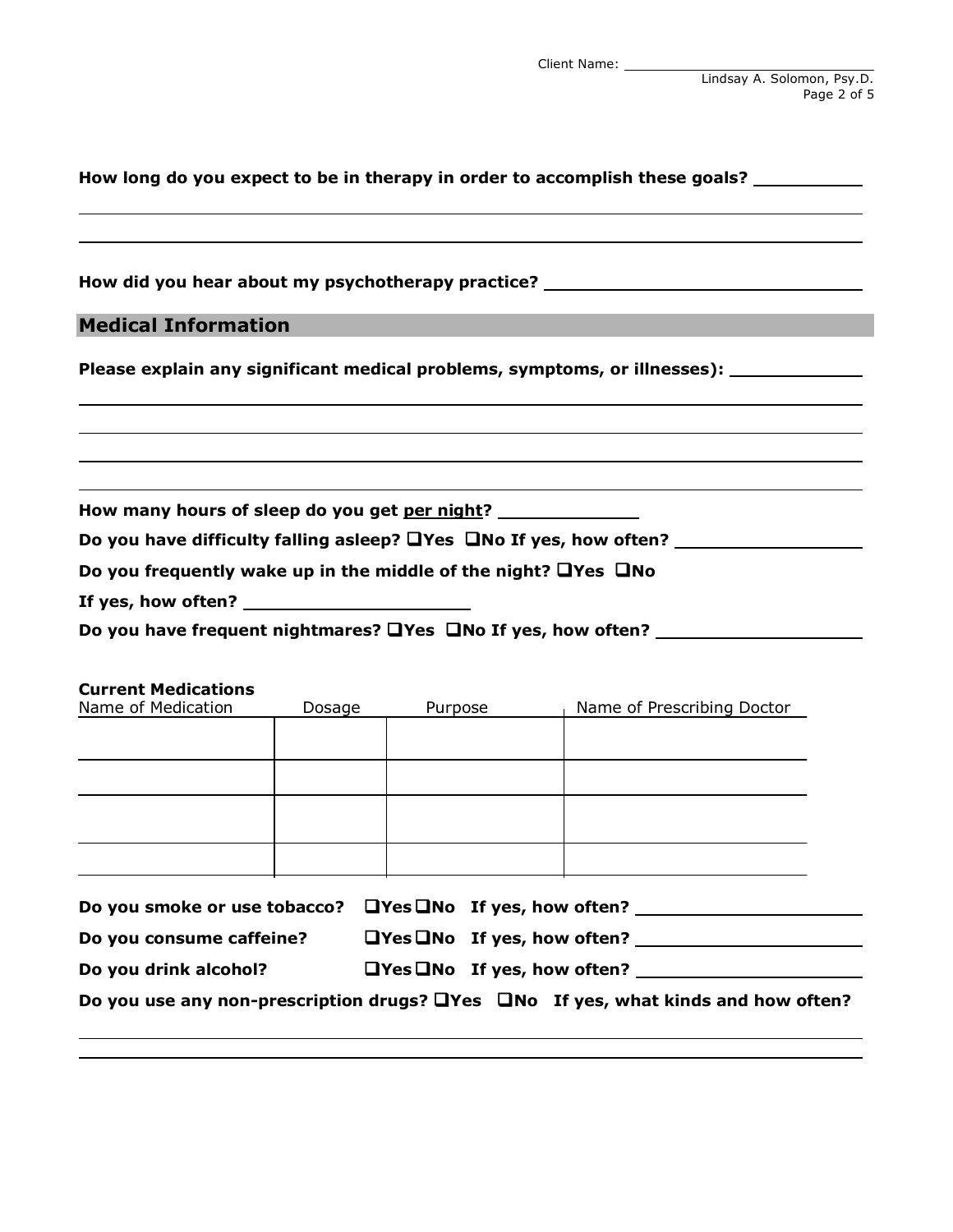| Have any of your friends or family members voiced concern about your substance use?                                                                                   |  |  |  |  |
|-----------------------------------------------------------------------------------------------------------------------------------------------------------------------|--|--|--|--|
| $\Box$ Yes $\Box$ No If yes, please explain $\Box$                                                                                                                    |  |  |  |  |
| Have you ever been in trouble or in risky situations because of your substance use?                                                                                   |  |  |  |  |
|                                                                                                                                                                       |  |  |  |  |
|                                                                                                                                                                       |  |  |  |  |
| Have you ever made a suicide attempt/gesture? UYes UNo If yes, please explain:<br>,我们也不会有什么。""我们的人,我们也不会有什么?""我们的人,我们也不会有什么?""我们的人,我们也不会有什么?""我们的人,我们也不会有什么?""我们的人    |  |  |  |  |
| ,我们也不会有什么。""我们的人,我们也不会有什么?""我们的人,我们也不会有什么?""我们的人,我们也不会有什么?""我们的人,我们也不会有什么?""我们的人<br>Have you ever been admitted to a psychiatric hospital? $\Box$ Yes<br>$\square$ No |  |  |  |  |
| Have you ever been in therapy? __________________________Length of Therapy: _______________________                                                                   |  |  |  |  |
|                                                                                                                                                                       |  |  |  |  |
| <b>Family and Relationship Information</b>                                                                                                                            |  |  |  |  |
| Are you married/life partnered? $\Box$ Yes $\Box$ No Length of marriage/partnership:                                                                                  |  |  |  |  |
| Were you previously married/life partnered? $\Box$ Yes $\Box$ No If so, length of previous                                                                            |  |  |  |  |
|                                                                                                                                                                       |  |  |  |  |
| Are you currently in a relationship? $\Box$ Yes $\Box$ No Length of current Relationship: $\Box$                                                                      |  |  |  |  |
| <b>POOR</b><br>EXCELLENT<br>$3^{\circ}$<br>$\overline{\mathbf{4}}$<br>$5 -$<br><b>Relationship Satisfaction: 1</b><br>$\overline{\mathbf{2}}$<br>6<br>7               |  |  |  |  |
| Do you have Children? UYes UNo If yes, how many? _______________________________                                                                                      |  |  |  |  |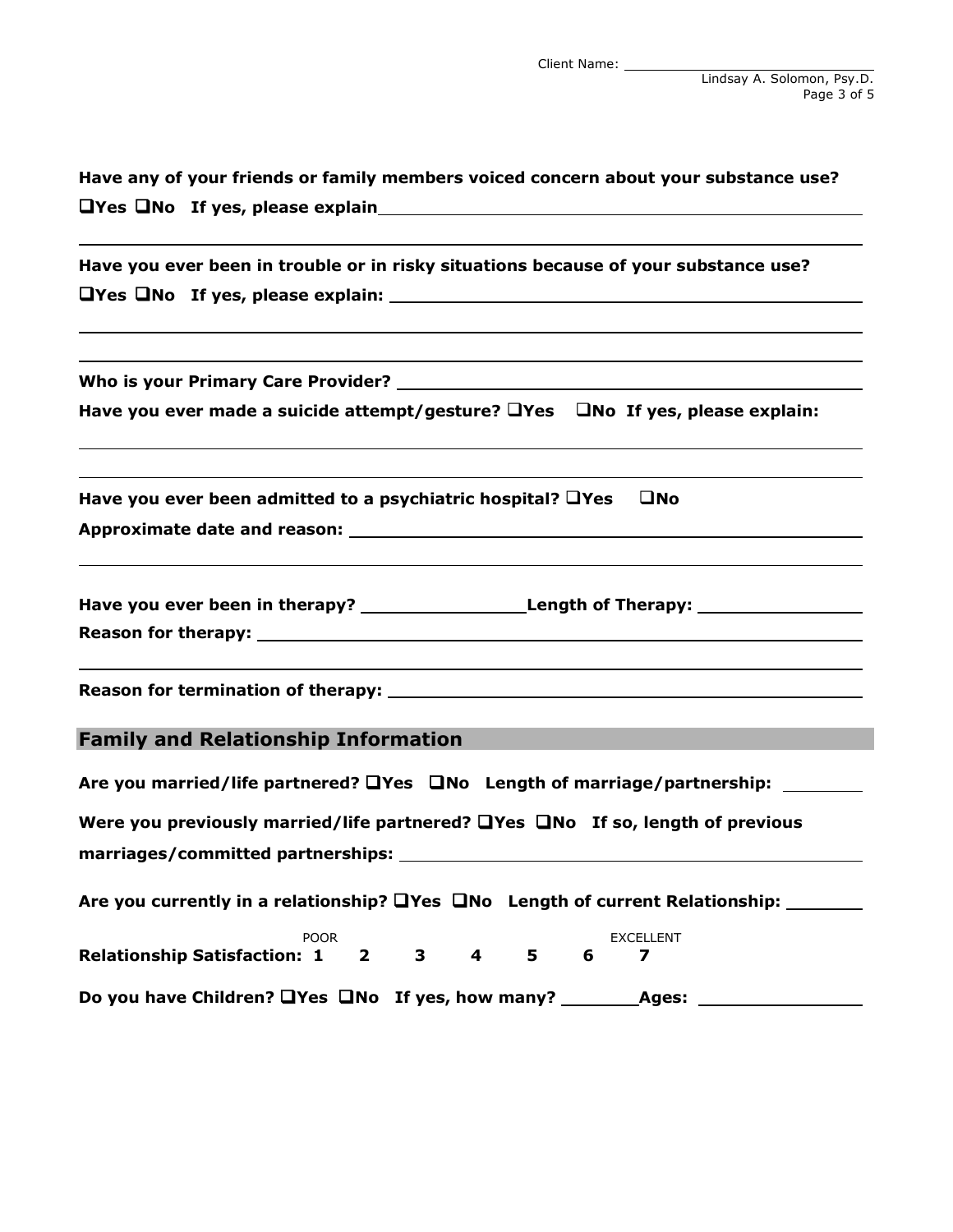#### **Please list the names and relations of individuals who live in your household**

|                                                                                       | M/F | Age | Relationship |
|---------------------------------------------------------------------------------------|-----|-----|--------------|
|                                                                                       |     |     |              |
|                                                                                       |     |     |              |
|                                                                                       |     |     |              |
|                                                                                       |     |     |              |
| Please describe family mental health/psychiatric history (depression, anxiety, etc.): |     |     |              |
|                                                                                       |     |     |              |
|                                                                                       |     |     |              |
|                                                                                       |     |     |              |
| Please describe recent significant family events or stressors (recent move, divorce,  |     |     |              |
|                                                                                       |     |     |              |
|                                                                                       |     |     |              |
|                                                                                       |     |     |              |
|                                                                                       |     |     |              |
|                                                                                       |     |     |              |
|                                                                                       |     |     |              |
|                                                                                       |     |     | $\square$ No |
|                                                                                       |     |     |              |
|                                                                                       |     |     |              |
| Is there a history of sexual abuse/physical abuse or trauma? $\Box$ Yes               |     |     |              |
|                                                                                       |     |     |              |
|                                                                                       |     |     |              |